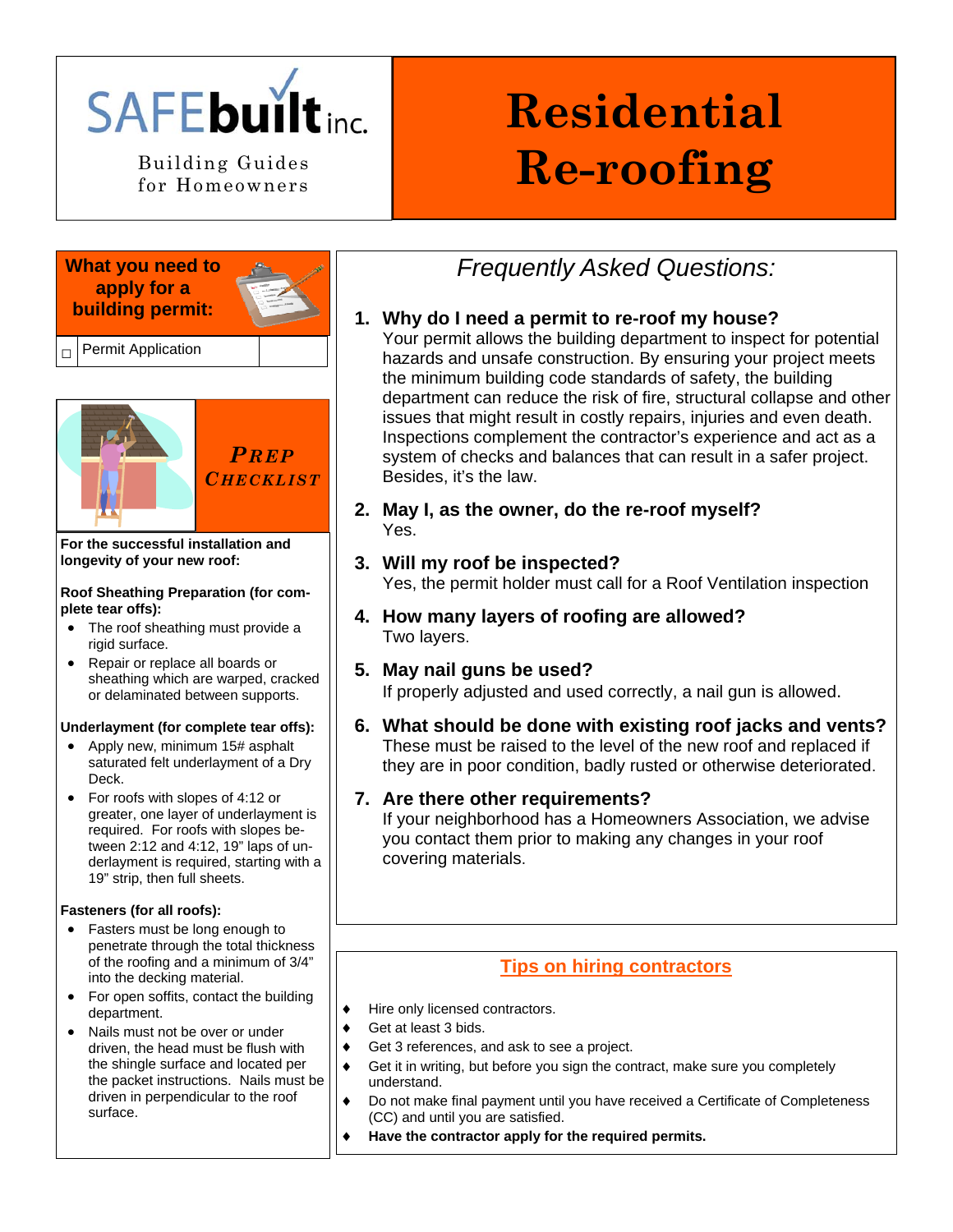#### RESIDENTIAL RE-ROOFING

## **Residential Codes**

#### **SECTION R806: ROOF VENTILATION**

**R806.1 Ventilation Required**. Enclosed attics and enclosed rafter spaces formed where ceilings are applied directly to the underside of roof rafters shall have cross ventilation for each separate space by ventilating openings protected against the entrance of rain or snow. Ventilating openings shall be provided with corrosion resistant wire mesh with 1/8" (3.2 mm) minimum to 1/4" (6 mm) maximum openings.

**R806.2 Minimum Area.** The total net free ventilating area shall not be less than 1/150 of the area of the space ventilated except that reduction of the total area to 1/300 is permitted, provided that at least 50 percent and not more than 80 percent of the required ventilating area is provided by ventilators located in the upper portion of the space to be ventilated at least 3 feet (914 mm) above the eave or cornice vents with the balance of the required ventilation provided by eave or cornice vents. As an alternative, the net free cross-ventilation area may be reduced to 1/300 when a vapor barrier having a transmission rate not exceeding 1 perm (5.7 x 10<sup>-11</sup> kg/s - m<sup>2</sup> - Pa) is installed on the warm-in-winter side of the ceiling.

**R806.3 Vent and Insulation Clearance.** Where eave or cornice vents are installed, insulation shall not block the free flow of air. A minimum of a 1" (25 mm) space shall be provided between the insulation and the roof sheathing and the location of the vent.

#### **SECTION R907: REROOFING**

**R907.3 Re-covering versus Replacement.** New roof coverings shall not be installed without first removing existing roof coverings where any of the following conditions occur:

- 1. Where the existing roof or roof covering is water-soaked or has deteriorated to the point that the existing roof or roof covering is not adequate as a base for additional roofing.
- 2. Where the existing roof covering is wood shake, slate, clay, cement or asbestos-cement tile.
- 3. Where the existing roof has two or more applications of any type of roof covering.
- 4. Asphalt shingles subject to moderate or severe hail exposure.

## **Additional Information**

The purpose of this guide is to assist you in the permitting process. This handout is intended to cover information for a basic plan submittal and typical project under the building codes. It is not intended to cover all circumstances. Depending on the scope and complexity of your project, additional information may be required. Discuss your project with city staff to determine if it is subject to additional requirements.

#### **Want to know more? Need more help?**

We hope you found the information in this guide useful. If you have any questions, please contact us.

#### **How do I schedule a required Inspection?**

Please call **the inspection line and** leave all information requested in the message. Inspection requests received before 4:00 pm will be performed on the next business day.

PAGE 2